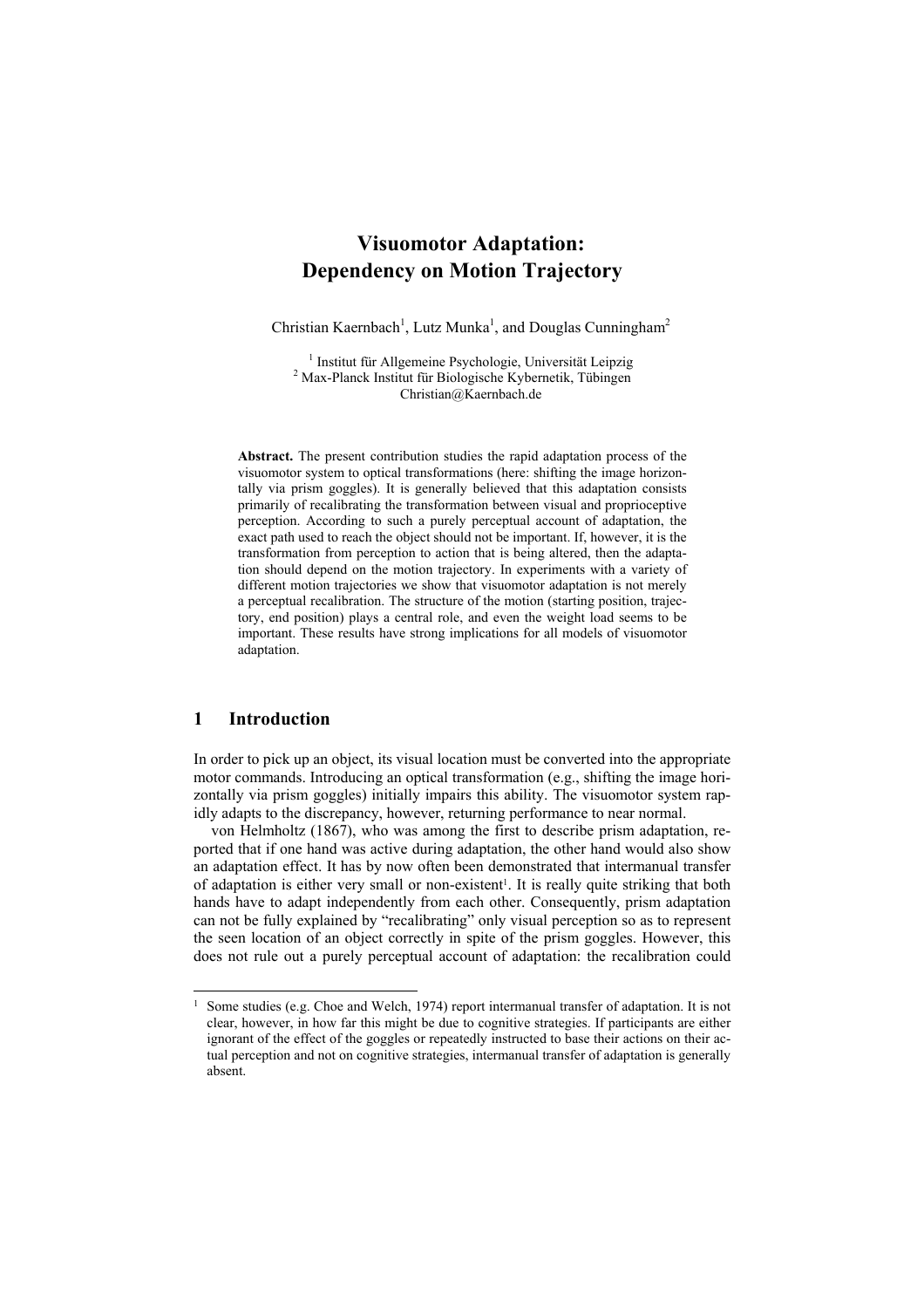#### **2** Christian Kaernbach, Lutz Munka, and Douglas Cunningham

affect the proprioceptive perception of spatial location, i.e. the felt position of the arm. The proprioception of the active limb would have adapted while the proprioception of the passive limb would show no adaptation effects.

This notion of "perceptual learning" (e.g. Bedford, 1999) is seductive. As long as it is only the perceptual input that is recalibrated it is conceivable that spatial knowledge is represented centrally, in a kind of master data base, with all sensory systems providing calibrated spatial information. This data base would then in turn serve to provide the motor scripts with coordinate information of the objects that are to be dealt with. The performance difference for the active and the passive limb would be due to the different calibration status of the proprioceptive input to the central spatial representation from these limbs.

A central representation of spatial knowledge agrees well with the introspectively felt unity of phenomenal experience. However, it has been shown that phenomenal experience is not prerequisite for correct visuomotor behavior. Stratton (1897) has shown that wearing inverting goggles (turning the image 180°) perfect visuomotor coordination could be obtained within a few days. Phenomenally, however, the world was still upside down. It is still a matter of debate whether after a week or two phenomenal experience would also adapt; the important point here is that there is evidence for a dissociation between visuomotor and phenomenal adaptation. Comparable results were reported by Kohler (1951). On a similar line of thought evidence from blindsight cases (Pöppel et al., 1973) put into question the relevance of phenomenal experience for visuomotor functioning.

If visuomotor adaptation depends not only on the (active versus passive) limb but also on the exact motor trajectory, then a central representation of spatial knowledge would be less tenable. Instead, spatial knowledge would then be more easily and parsimoniously explained as distributed knowledge, closely related to a variety of possible motor scripts. Some initial evidence for such a dependency comes from Martin et al. (1996) who demonstrated that there was no transfer of adaptation from underhand to overhand throwing. Here, we examine this effect with the well-studied pointing task, as well as with types of movements that are more closely related than underhand and overhand throwing.

### **2 Experiment 1: Reaching Below/Above a Bar**

Instead of measuring the adaptation effect directly, it has become common practice to measure the Negative Aftereffect (NAE), comparing motor performance before and after adaptation to prism goggles. It represents an excellent measure of adaptation as it compares two absolutely identical situations (unaltered vision) so that all observable changes in motor performance can only be due to the adaptation to the prism goggles that occurred in the meantime.

In Experiment 1 we measured the NAE for two different types of trajectories: Participants (N=72) had to touch a cross presented at eye level on a touch screen 30 cm in front of them. Two different trajectories were possible: reaching to the cross from below or (swinging the arm backwards) from above the horizontally extending bar that served as chin rest (Fig. 1). Location performance without feedback was deter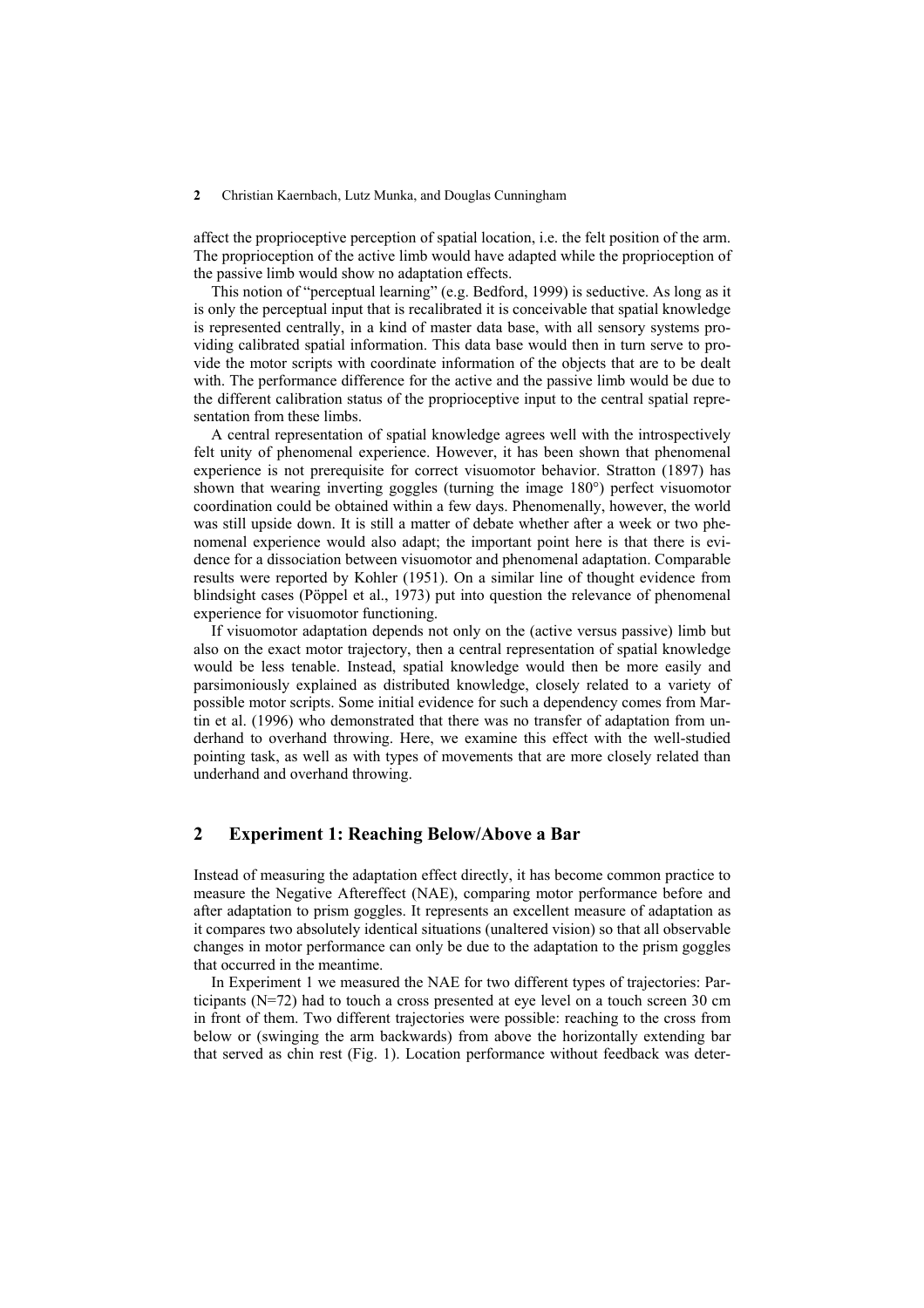mined for both trajectories of both hands before and after adaptation of a single trajectory of one hand to prism goggles (17° horizontal displacement). Testing was done on centrally located targets, while adaptation took place at horizontally displaced targets.



**Fig. 1.** a) Setup for Experiment 1. A thin black cotton sheet was hung in front of the touch screen, and the room light was shut off, with a dim slot lamp illuminating the hand while touching the screen. This procedure prevented additional visual cues whilst not hampering touching the screen or seeing the bright cross. b) The horizontally extending bar that served as chin rest was reduced in size for Experiments 2 to 6 so as to support the chin without hampering the more sweeping motions of those experiments. The top bar was used in Experiment 2.

The NAE was compatible with zero for both trajectories of the unadapted hand. This confirms the well-known finding that there is no intermanual transfer. More importantly, the NAE was significantly different for the adapted trajectory (46mm,  $8.7^{\circ}$ ) as compared to the other trajectory of the same hand (26mm, p<0.01). That is, despite the fact that the starting positions were identical and end positions very similar, there was only partial *intramanual* transfer. The fact that there was partial transfer, rather than the complete absence of transfer found with overhand versus underhand throwing, reflects the greater similarity of the motions used here.

### **3 Experiment 2: Pointing from Different Starting Positions**

While in Experiment 1 the starting position was identical for both types of trajectories, the end positions were slightly different. In order to exclude the possibility that this caused the weak intramanual transfer, Experiment 2 was run using different starting positions and identical end positions. The setup differed from that of Experiment 1 in that the chin rest did not extend horizontally, and there was a horizontal bar mounted 90 cm above the table, with two additional keys mounted beneath that bar. Participants (N=21) performed a total of 45 sessions, starting the pointing movement either at a low (desktop key) or a high position (key mounted beneath top bar). Location performance without feedback was determined for both starting positions before and after adaptation to a single starting position while wearing prism goggles. – The NAE was again significantly different for the adapted starting position (80 mm) as compared to the other starting position  $(51 \text{ mm}, \text{p} < 0.01)$ .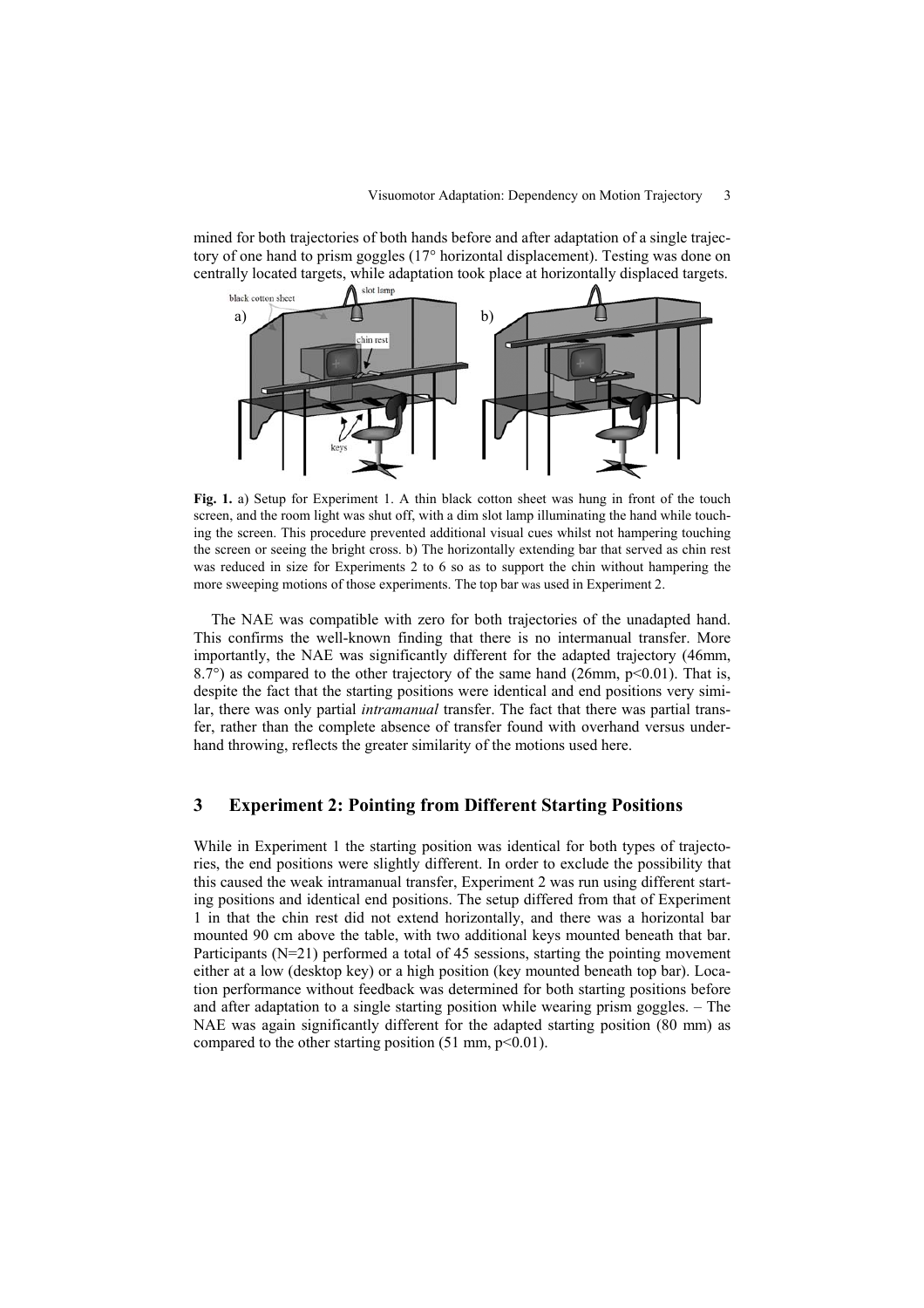**4** Christian Kaernbach, Lutz Munka, and Douglas Cunningham

#### **4 Experiment 3: Interposing Inward/Outward Circles**

In Experiments 1 and 2, either the starting positions or the end positions differed. In Experiment 3, participants (N=14, performing a total of 32 sessions) started the pointing movement at the same position (at the key on the desk top), and ended it with the same end position. Instead of moving their hand directly from the key to the cross, they had to interpose an inward or outward circular movement. They were instructed to circumscribe a region "the size of a head", like writing a kind of "O" in the air, after releasing the key, and before touching the screen. Location performance without feedback was determined for both trajectories before and after adaptation to a single trajectory while wearing prism goggles. – Even with identical starting and end positions, the NAE was significantly different for the adapted trajectory (59 mm) as compared to the other trajectory  $(49 \text{ mm}, \text{ p} < 0.01)$ . The difference is, however, smaller than in Experiments 1 and 2: The NAE for the two trajectories differed by 17%, whereas the difference was around 40% in the other two experiments.

## **5 Experiment 4: Pointing with/without a Weighted Wristband**

In Experiments 1 to 3, trajectories differed. In Experiment 4, transfer of adaptation was studied for *exactly the same trajectory*, varying this time the load of the moving arm by applying a weighted wrist band (440 g) in some of the trials. Participants (N=11) performed a total of 36 sessions. Again, location performance without feedback was determined for both conditions before and after adaptation to a single condition while wearing prism goggles. – Varying only the load of the moving arm, the NAE was again significantly different for the adapted condition (55 mm) as compared to the other condition (44 mm, p<0.05). The NAEs differed by about 22%.

### **6 Experiment 5: Generalization to Vertically Distributed Targets**

In Experiments 1 to 4, we made use of the fact that adaptation generalizes horizontally: Participants adapted to targets that were to the side of the centrally located targets used in the pre- and post-tests (see methods of Experiment 1). Generalization of adaptation horizontally to other targets has been demonstrated before (Bedford, 1993). As prism goggles displace the image horizontally, this is not too surprising. By the same token, it is not necessarily clear that adaptation will generalization vertically. In Experiment 5, participants (N=14, performing 20 sessions) adapted to a high target position, or to a low position, or alternately to both these positions. Their location performance before and after adaptation was tested at a high, a medium and a low target position. In order to obtain a good separation (30 cm, corresponding to  $53^{\circ}$ ) visual angle) between high and low target positions, the monitor was rotated 90°.

Figure 2 shows the results. When adapting to the high target position, this condition showed the largest NAE, with a gradual decrease of the NAE as the tested position departs from the adapted one. The differences between testing the high target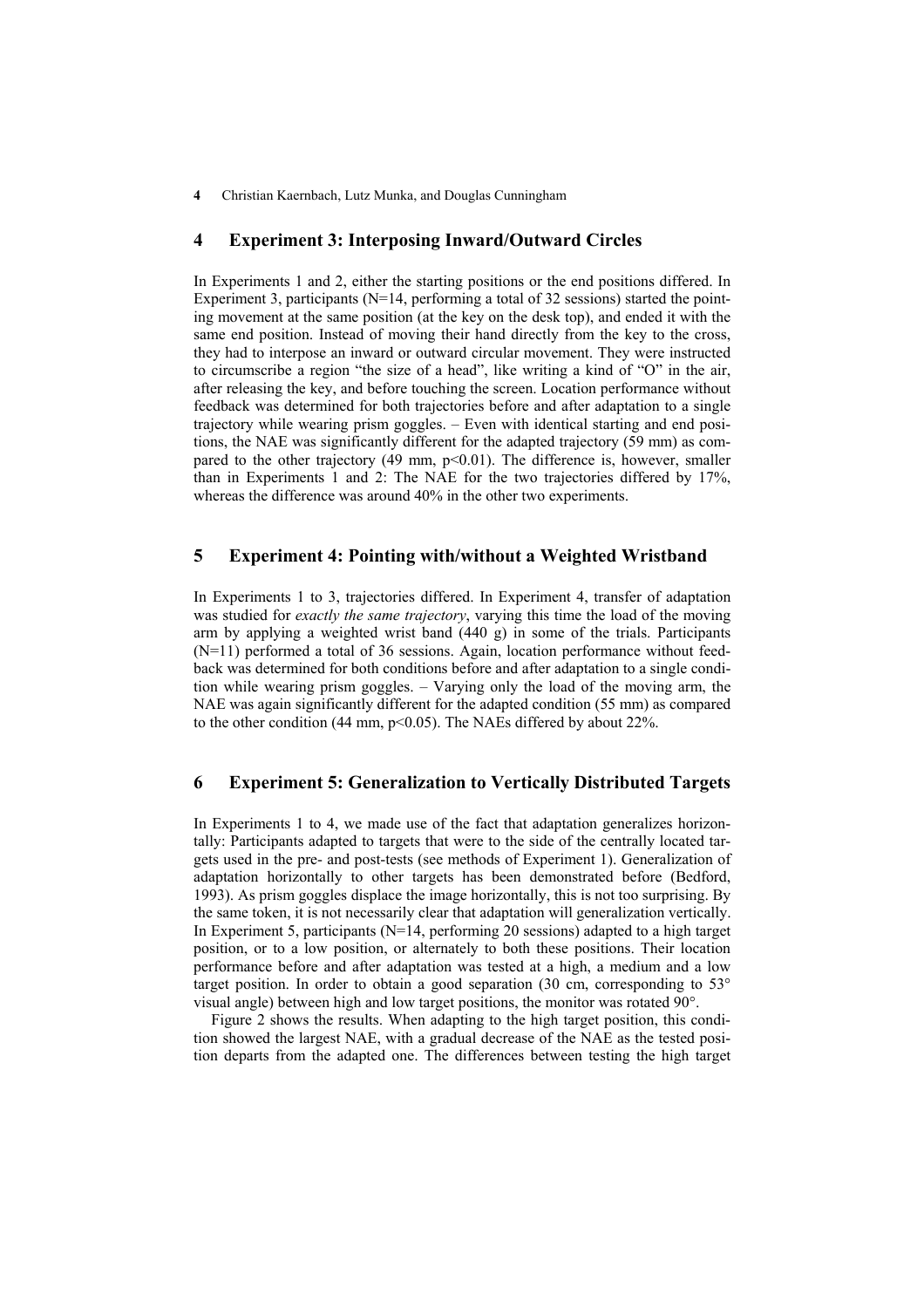position and the other two target positions is significant ( $p<0.05$ ). The same trend is present when adapting to the lower target position, although this trend did not reach significance. When adapting alternately to both high and low target positions, no significant differences are to be found.



**Fig. 2.** Results of Experiment 5. NAE as a function of adapted and tested target position.

As can be seen in Fig. 2, generalization for vertically distributed targets is not perfect. The effect is, however, too small to be evaluated well within the distances that can be realized on a rotated touch screen. Future experiments will include target positions outside the touch screen area.

#### **7 Experiment 6: Effect of Terminal/Full Feedback**

In a final experiment we assessed the effect of feedback and the speed of adaptation. In the previous experiments, adaptation took place under "full feedback", i.e. the participants could watch their hand as it moved towards the target. Under full feedback, participants usually produce only small location errors, correcting errors of the ballistic part of the motion while approaching the screen. These data do not allow analysis of the dynamics of the adaptation process. In Experiment 6, participants (N=19, performing 28 sessions) adapted either alternately under full feedback and under no feedback (with the no-feedback trials yielding information on the state of the adaptation), or under "terminal feedback": In this condition, the lamp went off when the participant released the key, and went on again when the screen was touched. We reasoned that under terminal feedback the participant would realize the true mistake of the ballistic movement which would be obscured under full feedback due to the possibility to correct the movement "on the fly". We expected that terminal feedback would induce a stronger adaptation effect. – Figure 3 reveals that indeed terminal feedback induces a stronger NAE than full feedback  $(p<0.01)$ . The initial adaptation speed seems not to be affected, but the final adaptation level is greater after terminal feedback.